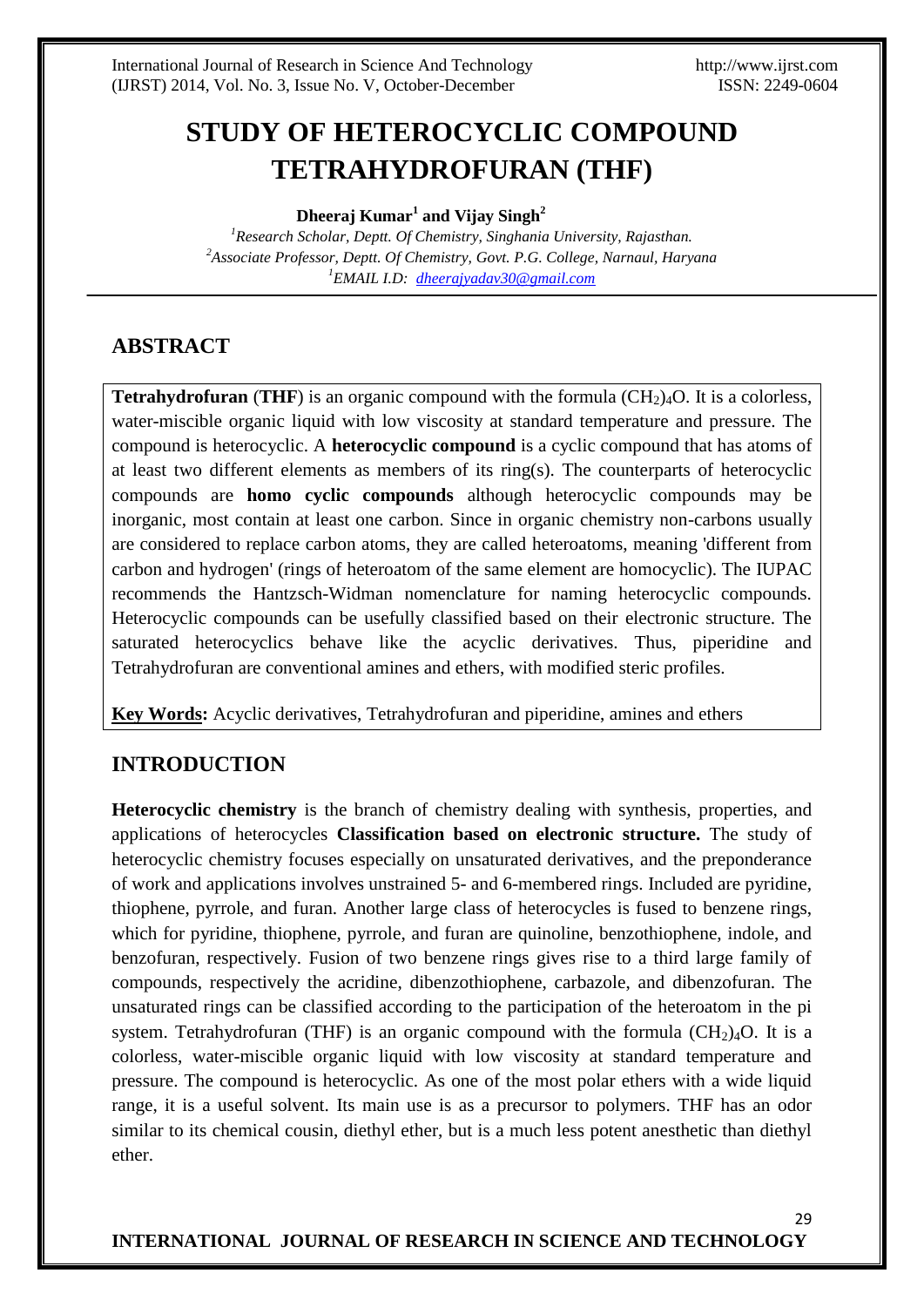International Journal of Research in Science And Technology http://www.ijrst.com (IJRST) 2014, Vol. No. 3, Issue No. V, October-December ISSN: 2249-0604

30

## **REVIEW OF LITERATURE**

About two hundred thousand tones of Tetrahydrofuran are produced annually. The most widely used industrial process involves the acid-catalyzed dehydration of 1,4-butanediol, akin to the production of diethyl ether from ethanol. The butanediol is derived from condensation of acetylene with formaldehyde followed by hydrogenation. Du Pont developed a process for producing THF by oxidizing n-butane to crude maleic anhydride followed by catalytic hydrogenation. A third major industrial route entails hydroformylation of allyl alcohol followed by hydrogenation to the butanediol.

THF can also be synthesized by catalytic hydrogenation of furan. Where furan is derived from pentose, this method can involve renewable resources. Nevertheless, this route is not widely practiced.

# **MATERIAL AND METHOD**

THF can be polymerized by strong acids to give a linear polymer called poly (tetramethylene ether) glycol (PTMEG), CAS Registry Number [25190-06-1], also known as PTMO, polytetramethylene oxide. The primary use of this polymer is to make elastomeric polyurethane fibers like Spandex.

THF is also a starting material for the preparation of tetrahydrothiophene using hydrogen Sulphide over a heterogenous acid catalyst. The other main application of THF is as an industrial solvent for PVC and in varnishes. It is an aprotic solvent with a dielectric constant of 7.6. It is a moderately polar solvent and can dissolve a wide range of nonpolar and polar chemical compounds. THF is water-miscible, and can form solid clathrate hydrate structures with water at low temperatures.

### **Laboratory use**

Although a minor application, THF is a popular solvent in the laboratory when a moderately higher-boiling ethereal solvent is required and its water miscibility is not an issue. The oxygen center of ethers can coordinate to Lewis acids such as  $Li^+$ ,  $Mg^{2+}$ , and boranes, forming adducts. Hence, like diethyl ether, THF can be used in hydro oration reactions to synthesize primary alcohols, and as a solvent for organ metallic compounds such as organolithium and Grignard reagents. Although similar to diethyl ether, THF is a stronger base. Thus, while diethyl ether remains the solvent of choice for some reactions (e.g., Grignard reactions), THF fills that role in many others where strong coordination is desirable, and the precise properties of ethereal solvents such as these (alone and in mixtures and at various temperatures) allows for fine-tuning modern chemical reactions.

THF is often used in polymer science. For example, it can be used to dissolve polymers prior to determining their molecular mass using gel permeation chromatography. THF dissolves PVC as well and is the main ingredient in PVC adhesives. It can be used to liquefy old PVC cement, and is often used industrially to degrease metal parts.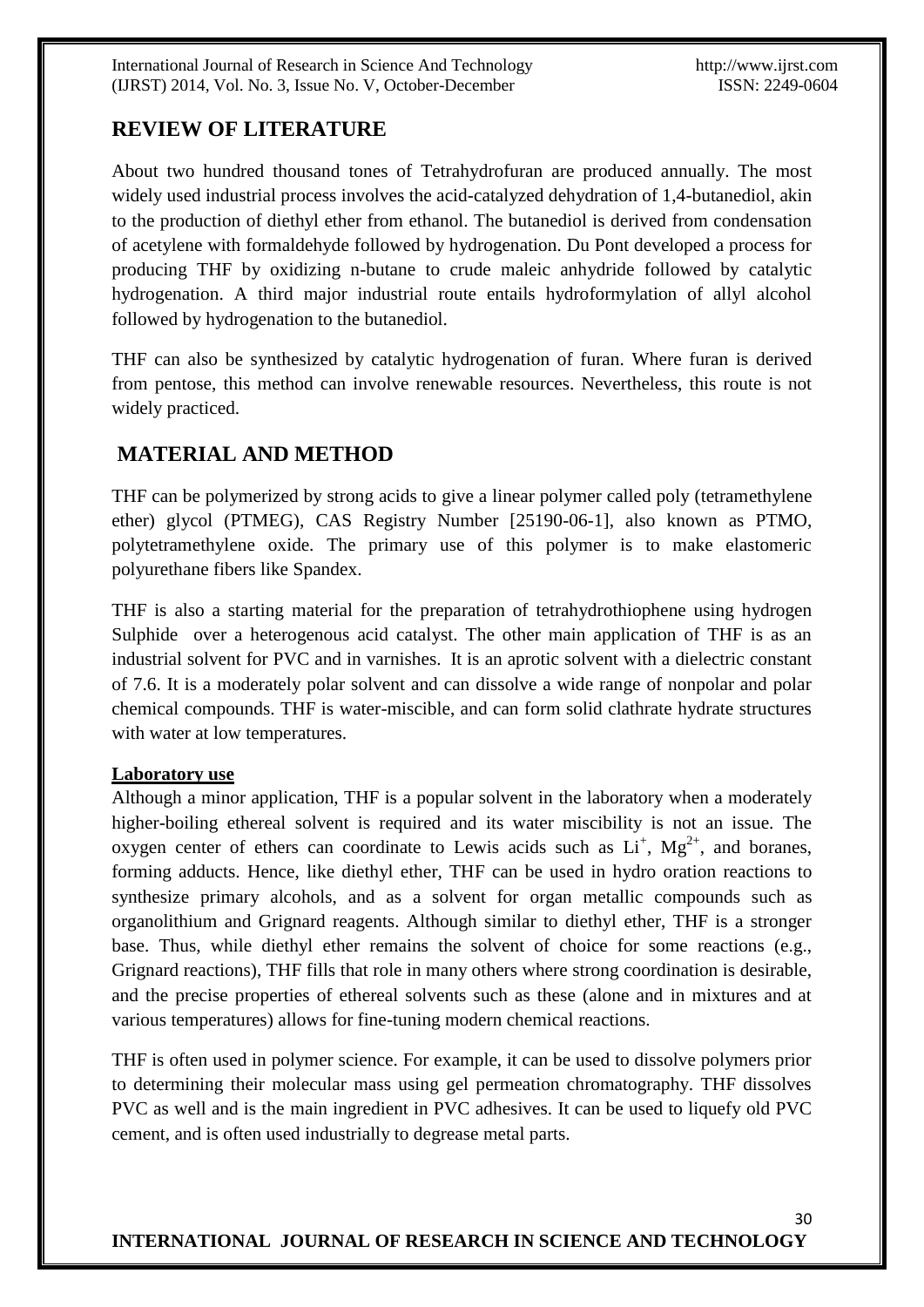International Journal of Research in Science And Technology http://www.ijrst.com (IJRST) 2014, Vol. No. 3, Issue No. V, October-December ISSN: 2249-0604

31

THF is used as a component in mobile phases for reversed-phase liquid chromatography. It has greater elution strength than methanol or acetonitrile, but is less commonly used than these solvents.

# **CONCLUSION AND RESULT**

## **2-Methyl THF**

2-Methyltetrahydrofuran (2MeTHF) is a THF alternative that is being promoted as being more ecologically friendly. Whereas 2-MeTHF is more expensive, it may provide for greater overall process economy. 2MeTHF has solvating properties that are intermediate between diethyl ether and THF, has limited water-miscibility, and forms an azeotrope with water on distillation. Its lower melting point makes it useful for lower temperature reactions, and its higher boiling point allows procedures under reflux at higher temperatures (relative to THF).

## **Precautions**

THF is considered a relatively nontoxic solvent, with the median lethal dose  $(LD_{50})$ comparable to that for acetone. Reflecting its remarkable solvent properties, it penetrates the skin causing rapid dehydration. THF readily dissolves latex and is typically handled with nitrile or neoprene rubber gloves. It is highly flammable.

The greatest danger posed by THF follows from its tendency to form highly-explosive peroxides on storage in air. To minimize this problem, commercial samples of THF are often inhibited with BHT. THF should not be distilled to dryness, because the explosive peroxides concentrate in the residue.



# **REFERENCES**

- 1. **^** Steenland K, Whelan E, Deddens J, Stayner L, Ward E (2003). "Ethylene oxide and breast cancer incidence in a cohort study of 7576 women (United States)". *Cancer Causes Control* **14** (6): 531–9. doi:10.1023/A:1024891529592. PMID 12948284.
- 2. **^** Steenland K, Stayner L, Deddens J (2004). "Mortality analyses in a cohort of 18 235 ethylene oxide exposed workers: follow up extended from 1987 to 1998". *Occup Environ Med* **61** (1): 2–7. PMC 1757803. PMID 14691266.
- 3. **^** Carson P.A., Mumford C.J. (1994). *Hazardous Chemicals Handbooks*. Oxford: Butterworth-Heinemann Ltd. p. 85. ISBN 0-7506-0278-3.

### **INTERNATIONAL JOURNAL OF RESEARCH IN SCIENCE AND TECHNOLOGY**